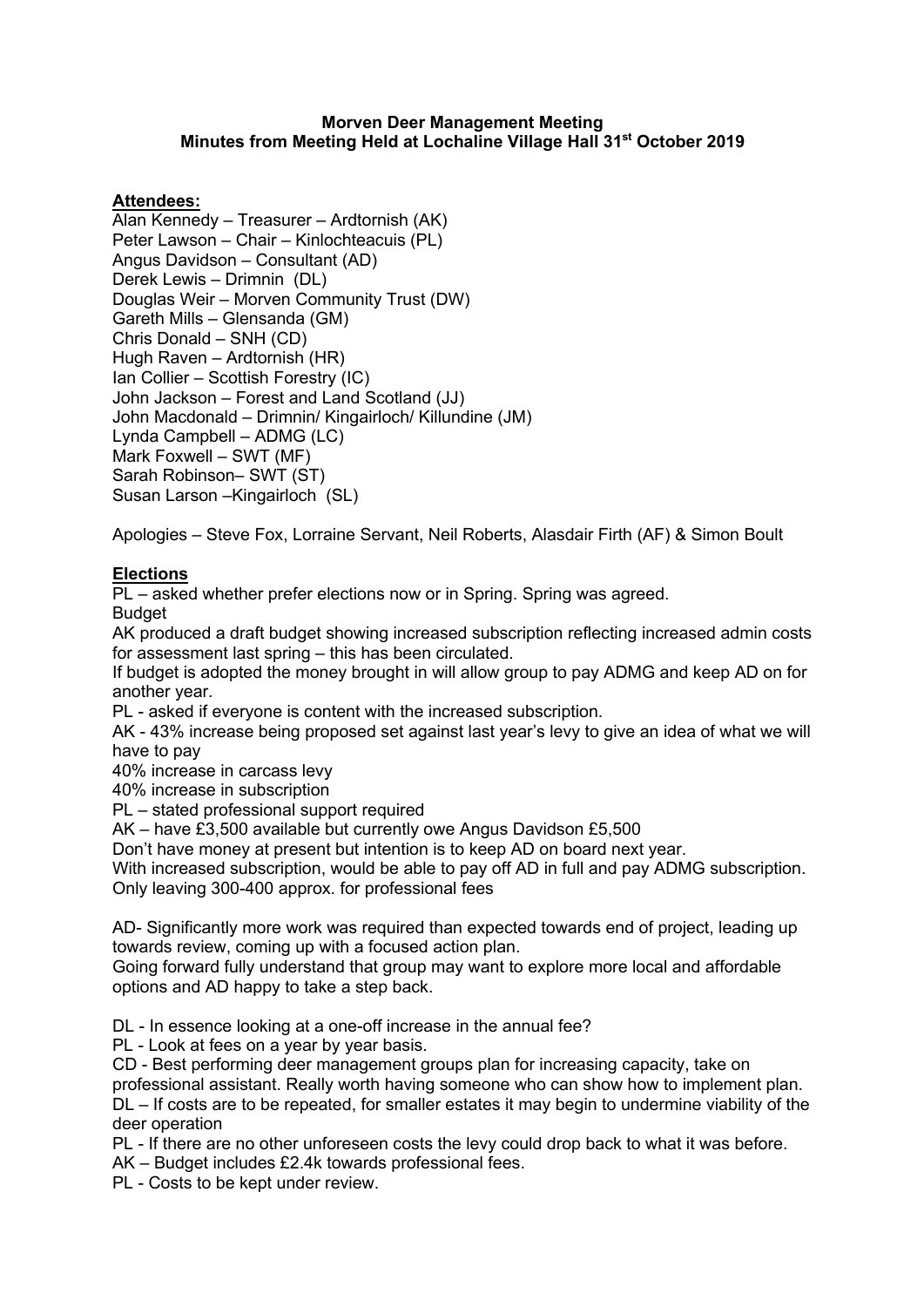PL - spoken to Rory and Angus about deer plan. The working plan should keep us right for the next year or two. Saving the investment of a whole new deer plan. PL – Everyone happy. Levy approved. That concludes AGM

# **Spring Assessment**

PL - Spring assessment results have been circulated. Result "pretty good".

Out of a score of 200 - no reds, 7 ambers

Habitat impact assessments

Propose working group to take forward actions from Working Plan. The working group would not be an exclusive group, let us know if any stakeholders would like to be involved. Need to get email addresses for some in Drimnin direction. Motion agreed.

# **Estate Audits**

PL - if there are any audit actions to be addressed please action them so that we can feed back to Angus

Deer Count

PL - Need to look at a deer count for next year

No SNH funding for a helicopter count

Last count cost £25K

Chair suggestion to go for a robust foot count this spring.

Good Friday  $10<sup>th</sup>$  April – Potential count date

Members agree - allow 3 days, maybe begin Thursday  $9<sup>th</sup>$  continue into Saturday 11<sup>th</sup> April. PL - remote possibility, 5% chance of a drone count.

AD – asks CD if SNH coming away from helicopter counts due to budget

CD - Project set up with Scot Gov looking at different technologies. Other deer management groups looking at fixed wing and ultra-detailed photographs using transects and different methodologies.

# **Notifiable Diseases/Incidents**

PL - Any notifiable diseases within the group this year? No

PL - Any Lyme's disease cases this year?

SL – Yes, not known if sourced from Kingairloch. Never found tick so could have been from anywhere.

PL - Be aware of Tick encephalitis

PL - Road traffic accidents. Yes. One vehicle written off

# **Actions from previous meeting**

PL - One action point re Woodland creation workshop. AF Informed PL at last minute so he wasn't able to circulate to group.

# **Estate Reports**

# Presentation from **Ardtornish**

HR: Handed out materials.

Explaining Ardtornish policy.

Designated sites. Reports on conditions of designated sites - SNH online tool. Morven woods SSSI is in unfavourable condition and declining due to over grazing.

Primary reason for decline are herbivore impacts (very high impact). Moderate to very high. Lack of regeneration lack of woodland age structure. Insufficient recruitment to maintain canopy density. Secondary reason – regeneration of non-native trees and shrubs. Trying to take action but damage is extensive.

Trying to be lawful corporate citizen. Reduce grazing impacts. Reduced number of sheep by several hundred and also felt need to reduce deer numbers.

Major issues with soil erosion on sites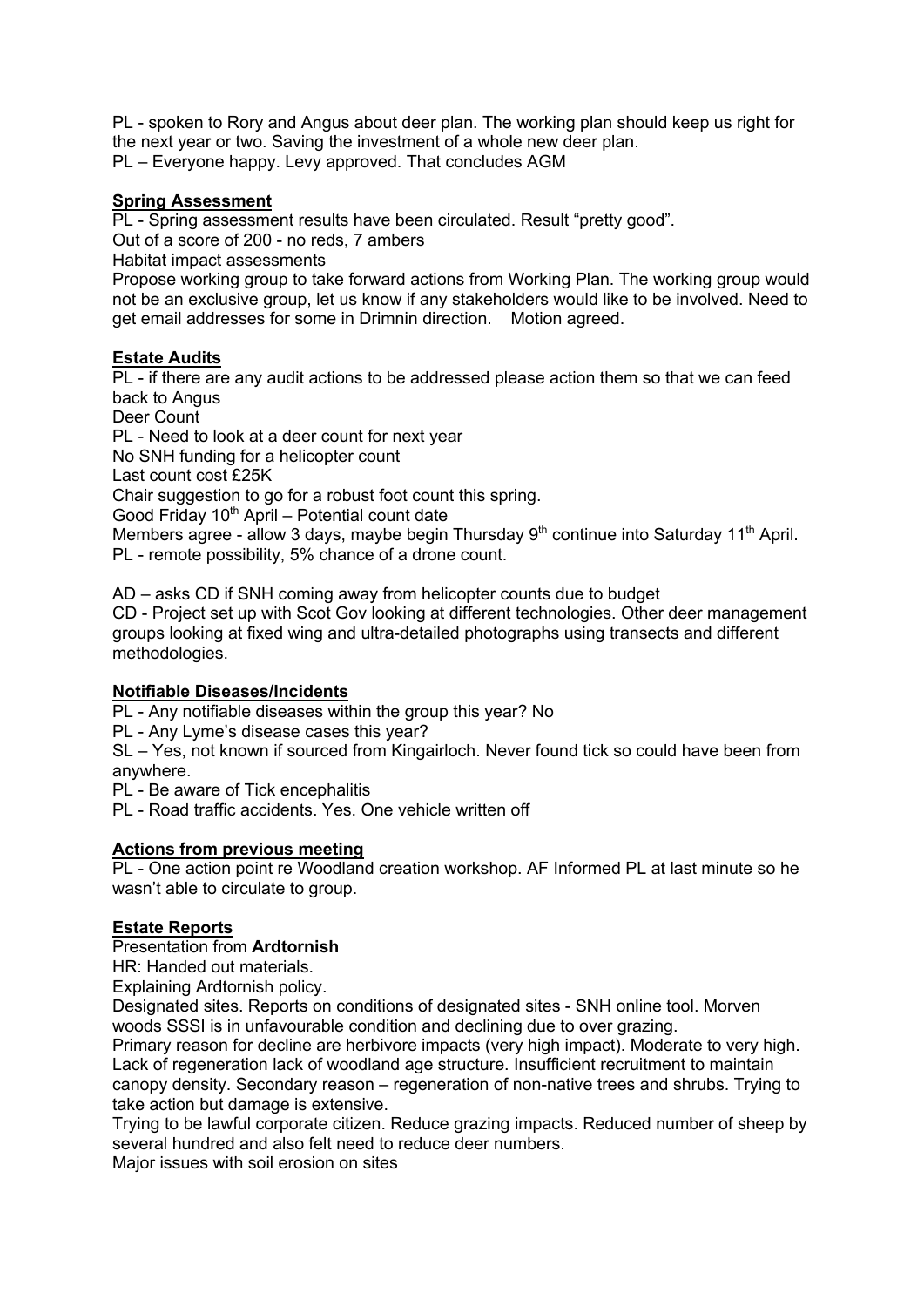Climate emergency in Scotland. One of the biggest contributors to emissions In Scotland is degrading peatland soils. Emitting 1000's of tonnes of carbon per year. Nearly solely down to herbivore impacts.

HR involved in management of another Estate in area – carbon footprint exercise done. Annual carbon emissions from degrading peat are between 20,000-30,000 tonnes per year. Big priority to solve soil erosion problem.

Reason to do a reduction cull to minimise herbivore reduction.

Woodland creation proposals - planning and consulting on 6 new enclosures 700 acres of woodland.

Woodland expansion in line with SNH & SG requests. Increase woodland cover is one of the most effective things that highland hill managers can do to decrease soil erosion and greenhouse gas emissions.

AK: Stag cull – 30 this year and next. Shot 16 open hill, 6 in woodland to date.

22 to date. Reserve of 8 to take between now and end of March. One roe doe. Takes total to 17. Shot between 40-50 hinds out of total of 170.

3 years of 170 hinds and 30 stags.

Deer condition- good condition due to good growing season.

No poaching activities.

Spring 2017 - Surveyed Ash wood. Surveyed again in 2019. Heavy browsing in 2017 but following fencing no browsing in any of 10 woodland plots this year.

Woodland 2<sup>nd</sup> phase hoping to be submitted by end of calendar year.

Looking at options for peatland restoration. Submitted audit

32% recruitment

Mortality not counted. Thought to be very little.

All now quality assured apart from John.

AK: Cull map will be prepared but would like to see others reciprocate as previously agreed. AD: Location is worth knowing and can be mapped. What is crucial for Rory's population model is which subgroup the deer are shot in.

JM:

Best recorded rut in 10 years **Kingairloch** total of 31 stags **Drimnin** - total of 7 stags on open hill, 16 stags enclosed woodland areas and 6 in agricultural areas **Killundine** - 13 stags from open hill area, 8 stags from lower enclosed woodlands and 4 from agricultural areas

Conditions exceptional everywhere. In comparison to previous years, better age structure in stag groups. More shootable stags compared to recent years. Mortality extremely low.

**Recruitment** Kingairloch – Inconclusive Killundine – 43% Drimnin – 40%

Hind Cull Kingairloch – 50-60 Killundine – 50 Drimnin – 50

No poaching Killundine - Heather beetles – heather die off. Never witnessed that before.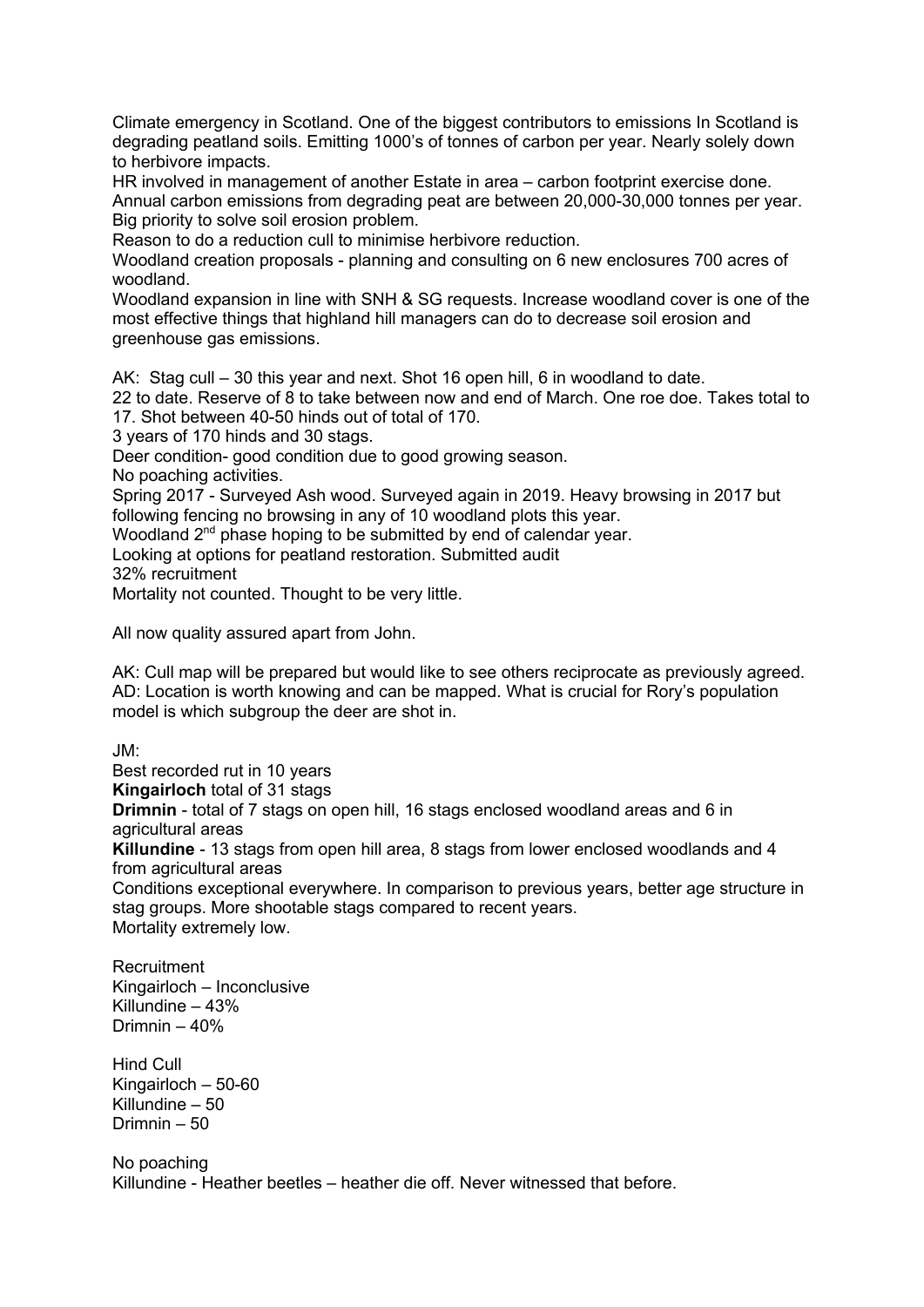DL – Heather beetle at Drimnin around 15 years ago. Training - all up to speed.

# JJ: **Forest and Land Scotland**

65 stags to date all in good condition Results from surveys still pending Proposed hind cull similar to last year No planned woodland expansion (moving into different species – conifer/Native) No planned peatland restoration No recruitment

Forestry and Land Scotland fences are tight. Still have a section to upgrade. Not a lot of movement there in past year. When fences are replaced will place them closer to legal boundary.

#### MF: **SWT**

2 stags 15 hinds target Monitoring in place Repeat monitoring this year

#### PL: **Kinlochteacuis**

13 stags, 2 of which on the wildlife trust ground Good condition Strong rut then very quiet Average weights down by a couple of percent 4 family members through DSC1 35% recruitment this year (spring) Fewer calves at foot (important count spring 2020) No poaching Established HIA plots Proposed hind cull - Kinloch will be 10-15 hinds If seeing significantly unexpected numbers from Glencripesdale, react to that due to SSSI/SAC No planned woodland expansion

# GM: **Glensanda**

12 stags Good condition No poaching HIA - SAC doing and say deer not impacting too much Woodland expansion – considering Biodiversity management plan coming up for review in 2020. Looking at land/habitat management plan 2021/2022. A lot of peat to move. Got approval to move peat and do peatland expansion. Stalker - Michael Skelly.

# DL: **Drimnin** Woodland Plans

- Native woodland Restoration plan
- Involve planting within SSSI enclose some areas there to try and get the restoration going in some areas which are outside the existing Drambuie regeneration area.
- Along Northern Coastline
- Planning a belt of native woodland outside the SSSI. Begin to create a native woodland band around the coast.
- 40 hectares of planting & similar area north of Mungusdale plantation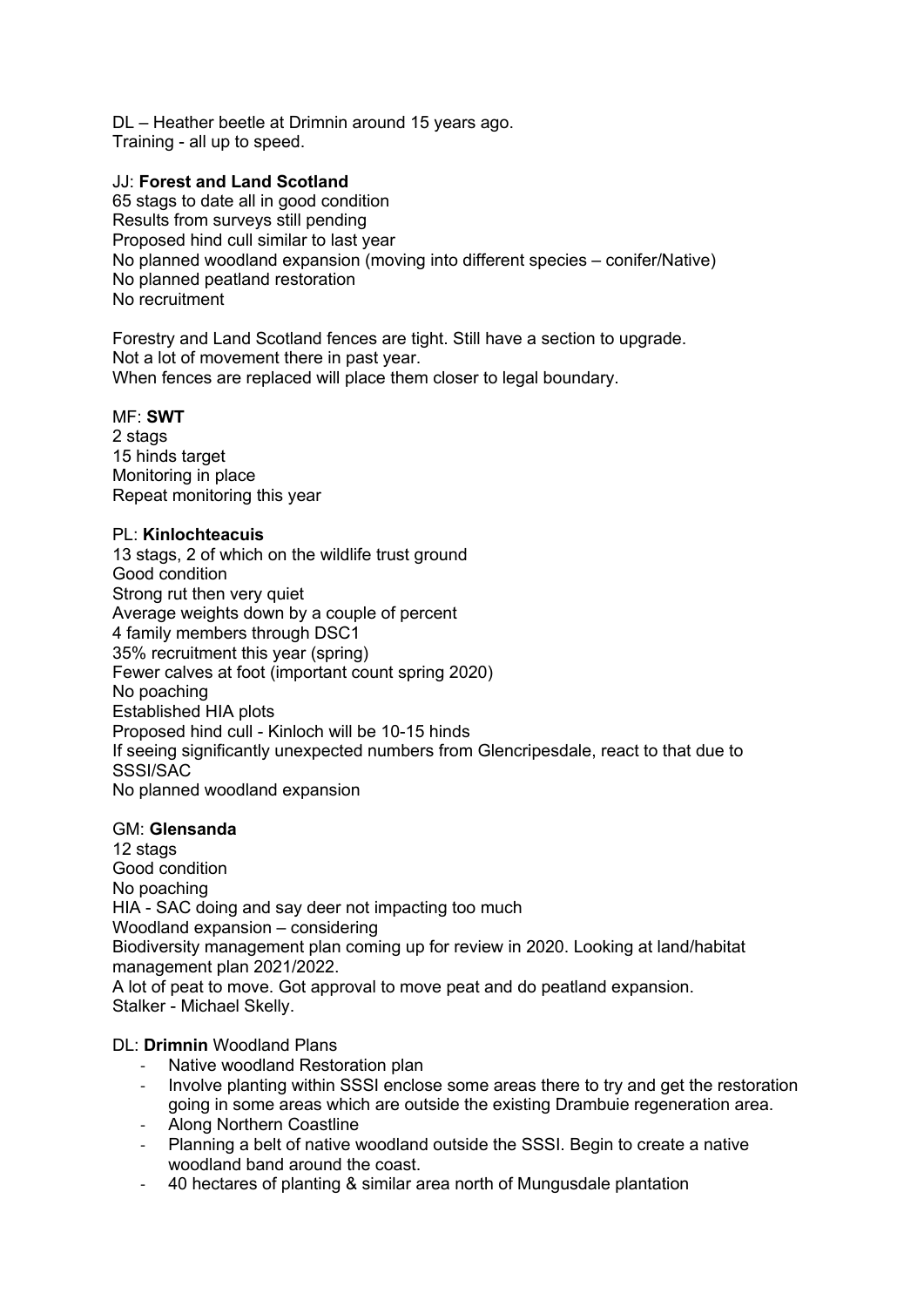- Further regeneration spread through planting
- Fencing a bit porous between them and Killundine.

#### CD: **SNH Glencripesdale**

10 stags within enclosed woodland Target of 20 hinds Very good condition of stags Rut dropped off after 12th October 2019 Average weights good 73kg Average age – 7.7 yrs Recruitment 35% No poaching activity

**Glencripesdale** – CD said SNH wrote but got no response. Legislation says if they don't report it is an offence. However fiscal unlikely to be interested. Deerline numbers for 2018/19 6 stags 6 hinds 2 calves

PL: Hoping we've got a system in place to deal with deer ingress but need to keep an eye on it.

#### **Laudale**:

33 stags 32% recruitment Proposing 45 hinds

#### **Glencripesdale Woodland** –

4 stags 1 hind 1 calf

#### **Carnoch South**

11 stags – Open hill 5 stags - Enclosed woodland Excellent condition Good weights No poaching activity Heavy impacts of heather beetle

AK: **Rahoy** have left the group CD: cause group issues? PL: It is fenced. Sunart Woods – Rahoy is area of concern.

# **Update from Angus Davidson**:

A lot of work was done in the spring but there are a few areas for ongoing actions. However audits will pick up most of this and we also now have a well laid out working plan. New working group will also hopefully liaise with members as required.

Habitat impact monitoring - maps have been prepared of what has been completed/reported to us up to Spring 2019. Some other monitoring has obviously been done but not passed on to me so would be helpful if findings could be passed on.

CD: SNH – Glencripesdale had a contract in line but fell through. To be picked back up next year.

Action point for coming year may be to gather subgroup baseline data.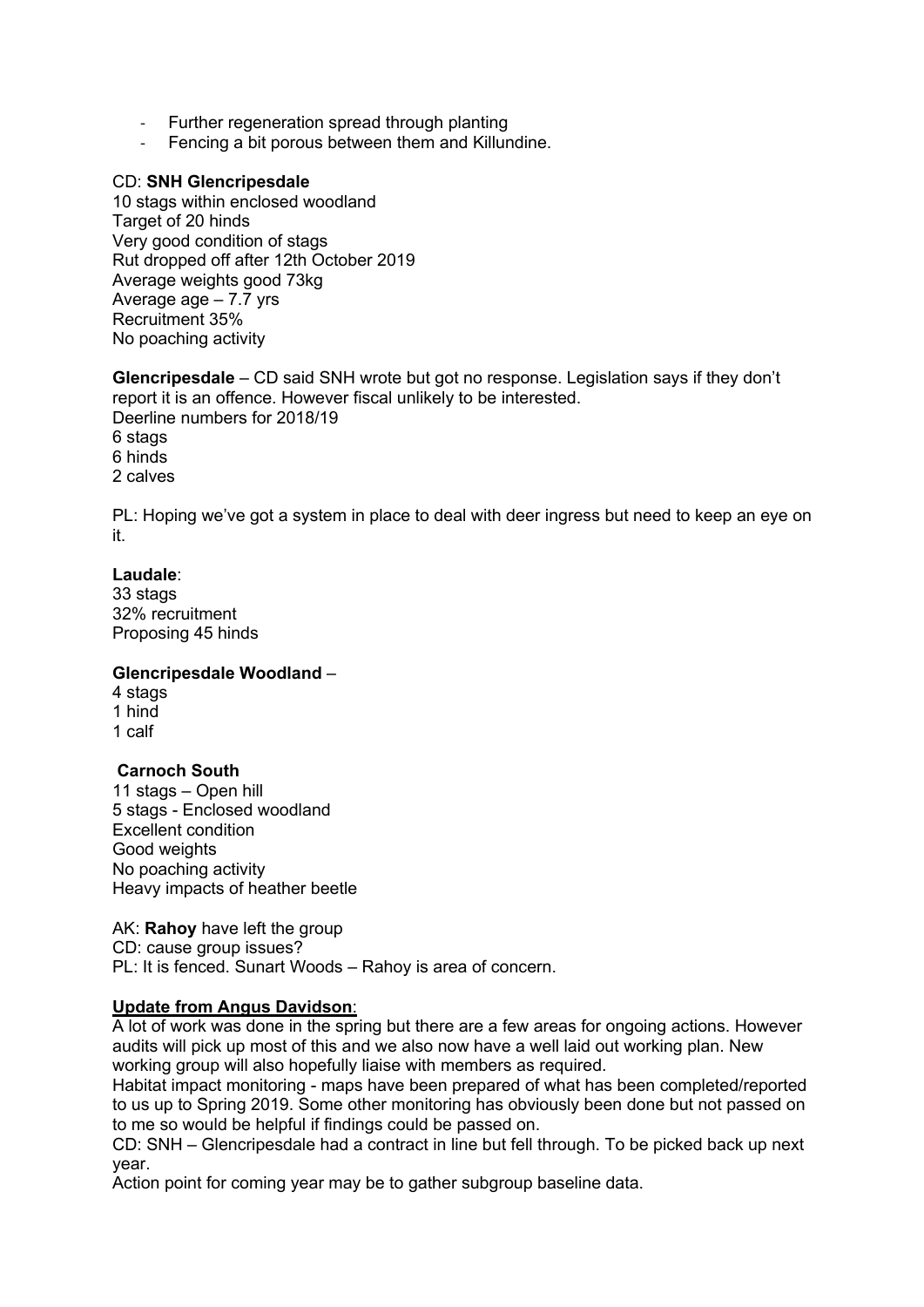I spoke to Rory re updating the Population model for different subgroups. Rory is of the view that the population model is indicative rather than a more traditional model where it would be updated with culls, counts, recruitment etc. My own view is that recruitment counts are important. A full spring count will give you both. One of Rory's concerns relates to the statistical robustness of using a small percentage of your herd leading to potentially misleading information.

I think it is important that cull information is entered into the Population model at the end of the hind season.

SL: Where do we go from here?

PL: Working groups to look at grazing impacts. Open hill, email group to pull data together rather than physical meetings of subgroups.

HR: Visit from Chief Exec / Chair of SNH for a talk about general land management. Ideas for Deer Management groups to be more than just deer management.

CD: SNH review has gone to minister then to Rural Affairs Committee before writing to SNH. SNH review – How sustainable deer management has been delivered since 2016.

Andrew Barber committee – mechanics of what is in place to deliver sustainable deer management

PL - Moving from a deer management group to a general land management group.

CD: Analysis is important. How you use the information.

LC: Timings of report?

CD: Not clear.

AD: asks CD - Do you think that there is a wider understanding by government of the amount of work that has been done and how that can be supported in future?

CD: That is reflected in the report but it will be discussed at the committee, opportunity to raise issues.

LC: ADMG advocate 5 year reviews

PL: Flexible amount of time. Groups that have performed particularly badly may be subject to review every 3 years whereas groups which have performed particularly well may only be assessed on their reds and ambers which reduces the magnitude of the task.

DL: Avoid a peak in workload every few years. Query evolving into land management group and expectation. What are the boundaries of this organisation, is it appropriate? Do we have the resources?

HR: Seems to be the direction that the Scot Gov want to go in. May need a bespoke set up consisting of deer management group amongst others. District wide approach.

Lynda: Trees for Life. Looking at a much bigger area for tree regeneration.

#### CD: **SNH report**

Update on Designated sites:

HIA report for Sunart SAC – still in unfavourable condition. No new reports expected for Morvern Woods or Rahoy Hills. Wish to see Rahoy Hills management plan.

Do know that a lot of future condition work done

AD: Looking for information in minutes regarding present site condition of SAC? CD: Actions relevant to designation reflected in the minutes - Deer & sheep reductions are important information for the SAC management.

AD: Public interest in condition of designated sites. Have pulled together maps showing features and current condition. Not enough information on designates sites. Additional knowledge needed. In future meetings (within the estate reports) each person that has designated sites within their property, to cover that as an item in the meeting. HR: Seems very sensible.

CD: Really important that SNH know about changes.